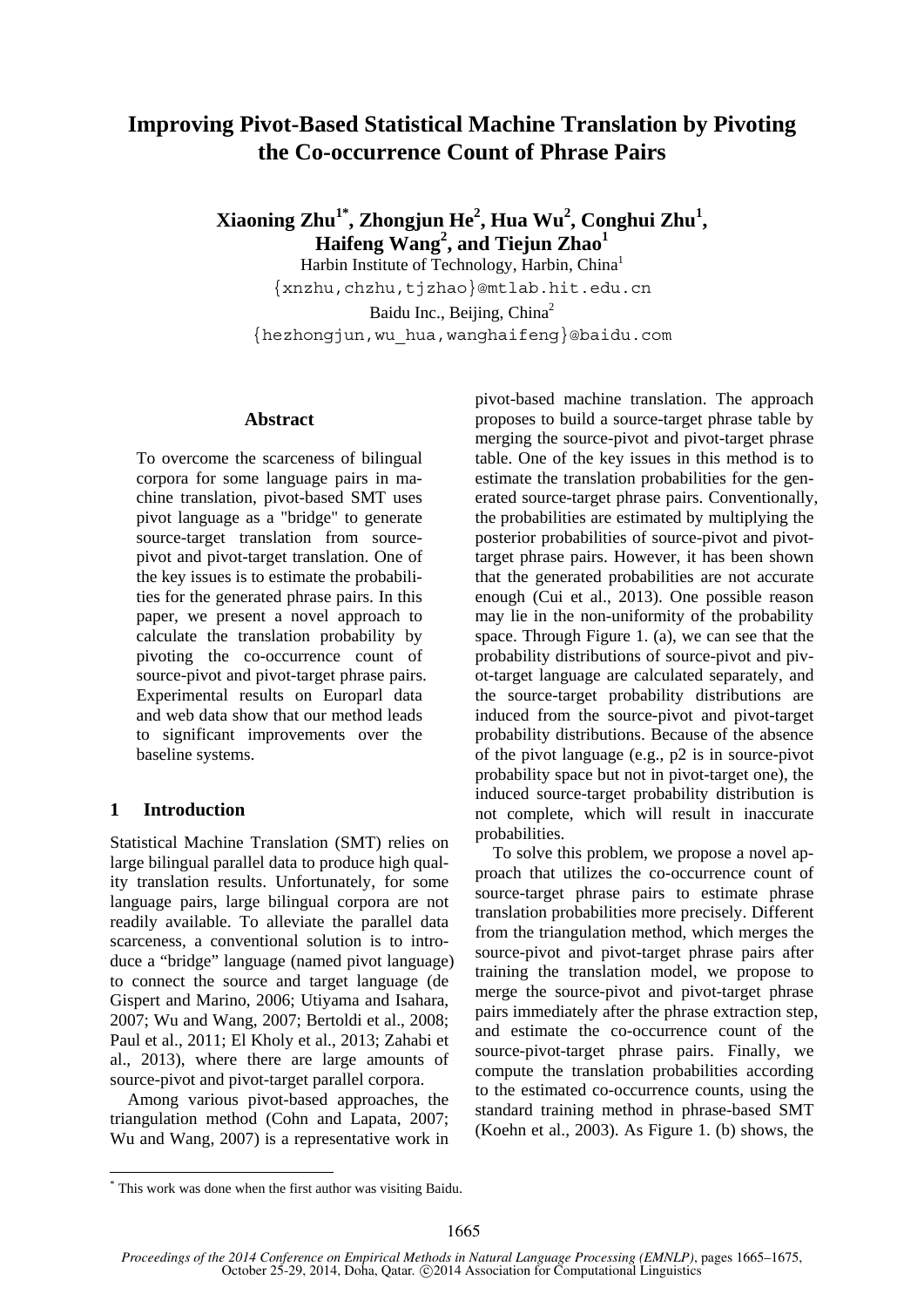

Figure 1: An example of probability space evolution in pivot translation.



Figure 2: Framework of the triangulation method, the co-occurrence count method and the mixed model. The shaded box in (b) denotes difference between the co-occurrence count method and the triangulation method. The shaded box in (c) denotes the difference between the interpolation model and the mixed model.

source-target probability distributions are calculated in a complete probability space. Thus, it will be more accurate than the traditional triangulation method. Figure 2. (a) and (b) show the difference between the triangulation method and our co-occurrence count method.

Furthermore, it is common that a small standard bilingual corpus can be available between the source and target language. The direct translation model trained with the standard bilingual corpus exceeds in translation performance, but its weakness lies in low phrase coverage. However, the pivot model has characteristics characters. Thus, it is important to combine the direct and pivot translation model to compensate mutually and further improve the translation performance. To deal with this problem, we propose a mixed model by merging the phrase pairs extracted by pivot-based method and the phrase pairs extracted from the standard bilingual corpus. Note that, this is different from the conventional interpolation method, which interpolates the direct and pivot translation model. See Figure 2. (b) and (c) for further illustration.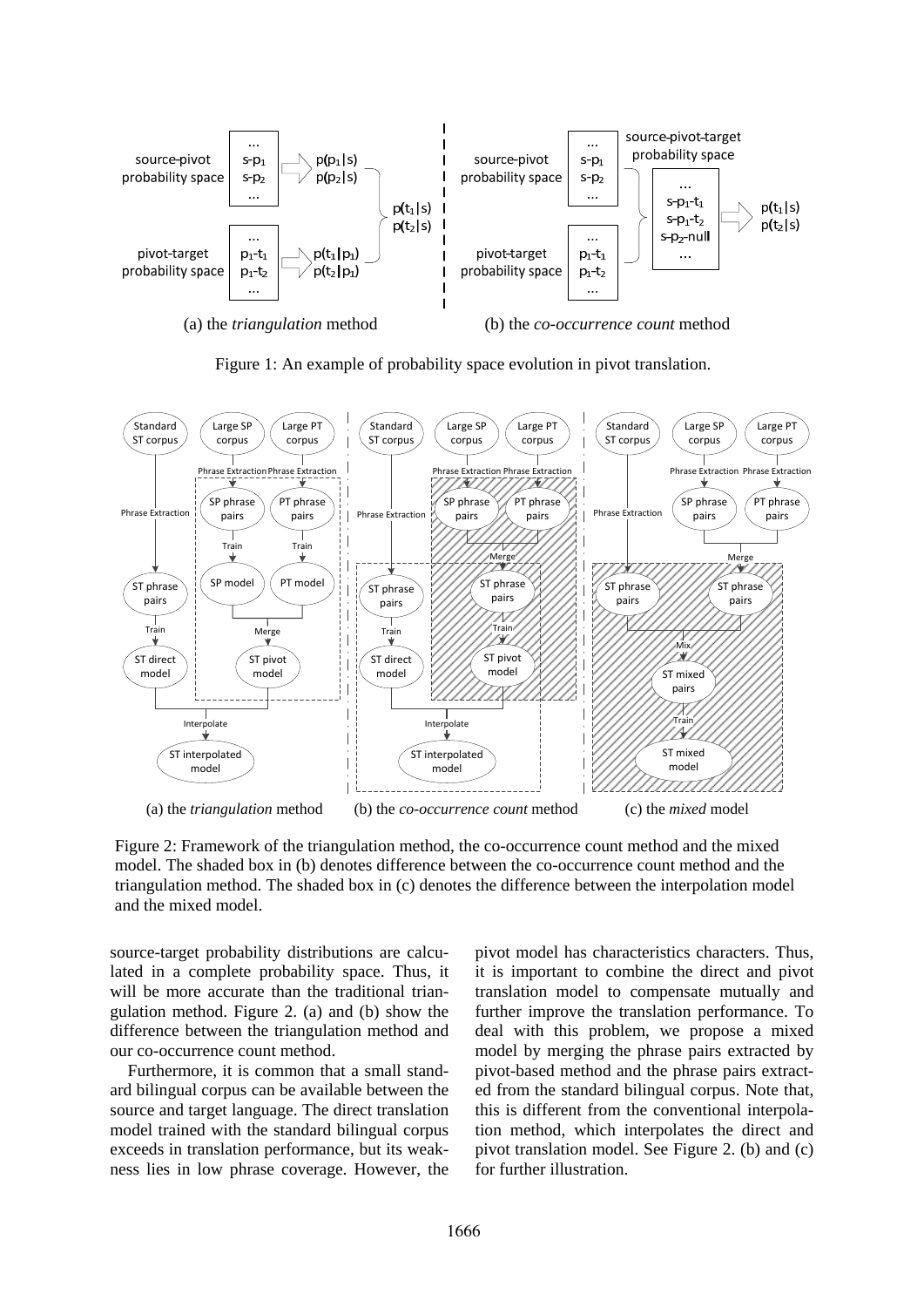The remainder of this paper is organized as follows. In Section 2, we describe the related work. We introduce the co-occurrence count method in Section 3, and the mixed model in Section 4. In Section 5 and Section 6, we describe and analyze the experiments. Section 7 gives a conclusion of the paper.

### **2 Related Work**

Several methods have been proposed for pivotbased translation. Typically, they can be classified into 3 kinds as follows:

**Transfer Method:** The transfer method (Utiyama and Isahara, 2007; Wang et al., 2008; Costa-jussà et al., 2011) connects two translation systems: a source-pivot MT system and a pivottarget MT system. Given a source sentence, (1) the source-pivot MT system translates it into the pivot language, (2) and the pivot-target MT system translates the pivot sentence into the target sentence. During each step (source to pivot and pivot to target), multiple translation outputs will be generated, thus a minimum Bayes-risk system combination method is often used to select the optimal sentence (González-Rubio et al., 2011; Duh et al., 2011). The problem with the transfer method is that it needs to decode twice. On one hand, the time cost is doubled; on the other hand, the translation error of the source-pivot translation system will be transferred to the pivot-target translation.

**Synthetic Method:** It aims to create a synthetic source-target corpus by: (1) translate the pivot part in source-pivot corpus into target language with a pivot-target model; (2) translate the pivot part in pivot-target corpus into source language with a pivot-source model; (3) combine the source sentences with translated target sentences or/and combine the target sentences with translated source sentences (Utiyama et al., 2008; Wu and Wang, 2009). However, it is difficult to build a high quality translation system with a corpus created by a machine translation system.

**Triangulation Method:** The triangulation method obtains source-target phrase table by merging source-pivot and pivot-target phrase table entries with identical pivot language phrases and multiplying corresponding posterior probabilities (Wu and Wang, 2007; Cohn and Lapata, 2007), which has been shown to work better than the other pivot approaches (Utiyama and Isahara, 2007). A problem of this approach is that the probability space of the source-target phrase pairs is non-uniformity due to the mismatching of the pivot phrase.

# **3 Our Approach**

In this section, we will introduce our method for learning a source-target phrase translation model with a pivot language as a bridge. We extract the co-occurrence count of phrase pairs for each language pair with a source-pivot and a pivot-target corpus. Then we generate the source-target phrase pairs with induced co-occurrence information. Finally, we compute translation probabilities using the standard phrase-based SMT training method.

### **3.1 Phrase Translation Probabilities**

Following the standard phrase extraction method (Koehn et al., 2003), we can extract phrase pairs  $(\bar{s}, \bar{p})$  and  $(\bar{p}, \bar{t})$  from the corresponding wordaligned source-pivot and pivot-target training corpus, where  $\bar{s}$ ,  $\bar{p}$  and  $\bar{t}$  denotes the phrase in source, pivot and target language respectively.

Formally, given the co-occurrence count  $c(\bar{s}, \bar{p})$  and  $c(\bar{p}, \bar{t})$ , we can estimate  $c(\bar{s}, \bar{t})$  by Equation 1:

$$
c(\bar{s},\bar{t}) = \sum_{\bar{p}} g(c(\bar{s},\bar{p}), c(\bar{p},\bar{t})) \qquad (1)
$$

where  $q(\cdot)$  is a function to merge the cooccurrences count  $c(\bar{s}, \bar{p})$  and  $c(\bar{p}, \bar{t})$ . We propose four calculation methods for function  $g(·)$ .

Given the co-occurrence count  $c(\bar{s}, \bar{p})$  and  $c(\bar{p}, \bar{t})$ , we first need to induce the co-occurrence count  $c(\bar{s}, \bar{p}, \bar{t})$ . The  $c(\bar{s}, \bar{p}, \bar{t})$  is counted when the source phrase, pivot phrase and target phrase occurred together, thus we can infer that  $c(\bar{s}, \bar{p}, \bar{t})$  is smaller than  $c(\bar{s}, \bar{p})$  and  $c(\bar{p}, \bar{t})$ . In this circumstance, we consider that  $c(\bar{s}, \bar{p}, \bar{t})$  is approximately equal to the minimum value of  $c(\bar{s}, \bar{p})$  and  $c(\bar{p}, \bar{t})$ , as shown in Equation 2.

$$
c(\bar{s}, \bar{p}, \bar{t}) \approx \sum_{\bar{p}} \min(c(\bar{s}, \bar{p}), c(\bar{p}, \bar{t})) \qquad (2)
$$

Because the co-occurrence count of sourcetarget phrase pairs needs the existence of pivot phrase  $\bar{p}$ , we intuitively believe that the cooccurrence count  $c(\bar{s}, \bar{t})$  is equal to the cooccurrence count  $c(\bar{s}, \bar{p}, t)$ . Under this assumption, we can obtain the co-occurrence count  $c(\bar{s}, \bar{t})$  as shown in Equation 3. Furthermore, to testify our assumption, we also try the *maximum* value (Equation 4) to infer the co-occurrence count of  $(\bar{s}, \bar{t})$  phrase pair.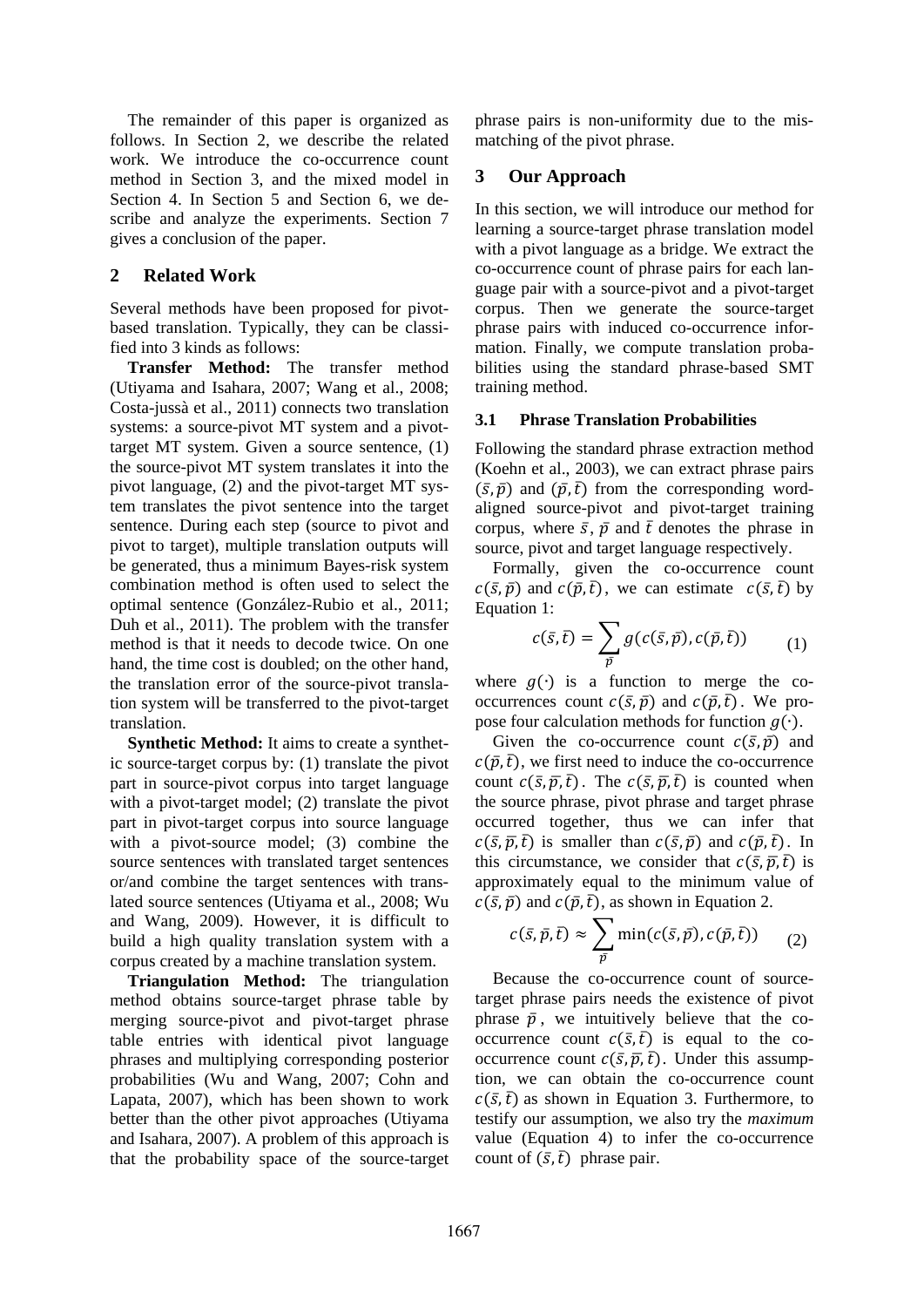$$
c(\bar{s}, \bar{t}) = \sum_{\bar{p}} \min(c(\bar{s}, \bar{p}), c(\bar{p}, \bar{t})) \qquad (3)
$$

$$
c(\bar{s},\bar{t}) = \sum_{\bar{p}} \max(c(\bar{s},\bar{p}), c(\bar{p},\bar{t})) \qquad (4)
$$

In addition, if source-pivot and pivot-target parallel corpus greatly differ in quantities, then the *minimum* function would likely just take the counts from the smaller corpus. To deal with the problem of the imbalance of the parallel corpora, we also try the *arithmetic mean* (Equation 5) and *geometric mean* (Equation 6) function to infer the co-occurrence count of source-target phrase pairs.

$$
c(\bar{s},\bar{t}) = \sum_{\bar{p}} (c(\bar{s},\bar{p}) + c(\bar{p},\bar{t}))/2 \qquad (5)
$$

$$
c(\bar{s}, \bar{t}) = \sum_{\bar{p}} \sqrt{c(\bar{s}, \bar{p}) \times c(\bar{p}, \bar{t})}
$$
 (6)

When the co-occurrence count of source-target language is calculated, we can estimate the phrase translation probabilities with the following Equation 7 and Equation 8.

$$
\phi(\bar{s}|\bar{t}) = \frac{c(\bar{s}, \bar{t})}{\sum_{\bar{s}} c(\bar{s}, \bar{t})}
$$
(7)

$$
\varphi(\bar{t}|\bar{s}) = \frac{c(\bar{s}, \bar{t})}{\sum_{\bar{t}} c(\bar{s}, \bar{t})}
$$
(8)

#### **3.2 Lexical Weight**

Given a phrase pair  $(\bar{s}, \bar{t})$  and a word alignment *a* between the source word positions  $i = 1, \dots, n$ and the target word positions  $j = 0, \dots, m$ , the lexical weight of phrase pair  $(\bar{s}, \bar{t})$  can be calculated by the following Equation 9 (Koehn et al., 2003).

$$
p_{\omega}(\bar{s}|\bar{t}, a) = \prod_{i=1}^{n} \frac{1}{|\{j|(i,j) \in a\}|} \sum_{\forall (i,j) \in a} \omega(s_i|t_j)
$$
(9)

The lexical translation probability distribution  $\omega(s|t)$  between source word *s* and target word *t* can be estimated with Equation 10.

$$
\omega(s|t) = \frac{c(s,t)}{\sum_{s'} c(s',t)}\tag{10}
$$

To compute the lexical weight for a phrase pair  $(\bar{s}, \bar{t})$  generated by  $(\bar{s}, \bar{p})$  and  $(\bar{p}, \bar{t})$ , we need the alignment information  $a$ , which can be obtained as Equation 11 shows.

$$
a = \{(s, t) | \exists p: (s, p) \in a_1 \& (p, t) \in a_2\} \quad (11)
$$

where  $a_1$  and  $a_2$  indicate the word alignment information in the phrase pair  $(\bar{s}, \bar{p})$  and  $(\bar{p}, \bar{t})$ respectively.

#### **4 Integrate with Direct Translation**

If a standard source-target bilingual corpus is available, we can train a direct translation model. Thus we can integrate the direct model and the pivot model to obtain further improvements. We propose a mixed model by merging the cooccurrence count in direct translation and pivot translation. Besides, we also employ an interpolated model (Wu and Wang, 2007) by merging the direct translation model and pivot translation model using a linear interpolation.

#### **4.1 Mixed Model**

Given  $n$  pivot languages, the co-occurrence count can be estimated using the method described in Section 3.1. Then the co-occurrence count and the lexical weight of the mixed model can be estimated with the following Equation 12 and 13.

$$
c(s,t) = \sum_{\substack{i=0 \ n}}^{n} c_i(s,t)
$$
 (12)

$$
p_{\omega}(\bar{s}|\bar{t}, a) = \sum_{i=0}^{N} \alpha_i p_{\omega, i}(\bar{s}|\bar{t}, a)
$$
 (13)

where  $c_0(s,t)$  and  $p_{\omega,0}(\bar{s}|\bar{t},a)$  are the cooccurrence count and lexical weight in the direct translation model respectively.  $c_i(s, t)$  and  $p_{\omega,i}(\bar{s}|\bar{t}, a)$  denote the co-occurrence count and lexical weight in the pivot translation model.  $\alpha_i$ is the interpolation coefficient, requiring  $\sum_{i=0}^n \alpha_i = 1.$ 

#### **4.2 Interpolated Model**

Following Wu and Wang (2007), the interpolated model can be modelled with Equation 14.

$$
\phi(\bar{s}|\bar{t}) = \sum_{i=0}^{n} \beta_i \phi_i(\bar{s}|\bar{t}) \tag{14}
$$

where  $\phi_0(\bar{s}|\bar{t})$  is the phrase translation probability in direct translation model;  $\phi_i(\bar{s}|\bar{t})$  is the phrase translation probability in pivot translation model. The lexical weight is obtained with Equation 13.  $\beta_i$  is the interpolation coefficient, requiring  $\sum_{i=0}^{n} \beta_i = 1$ .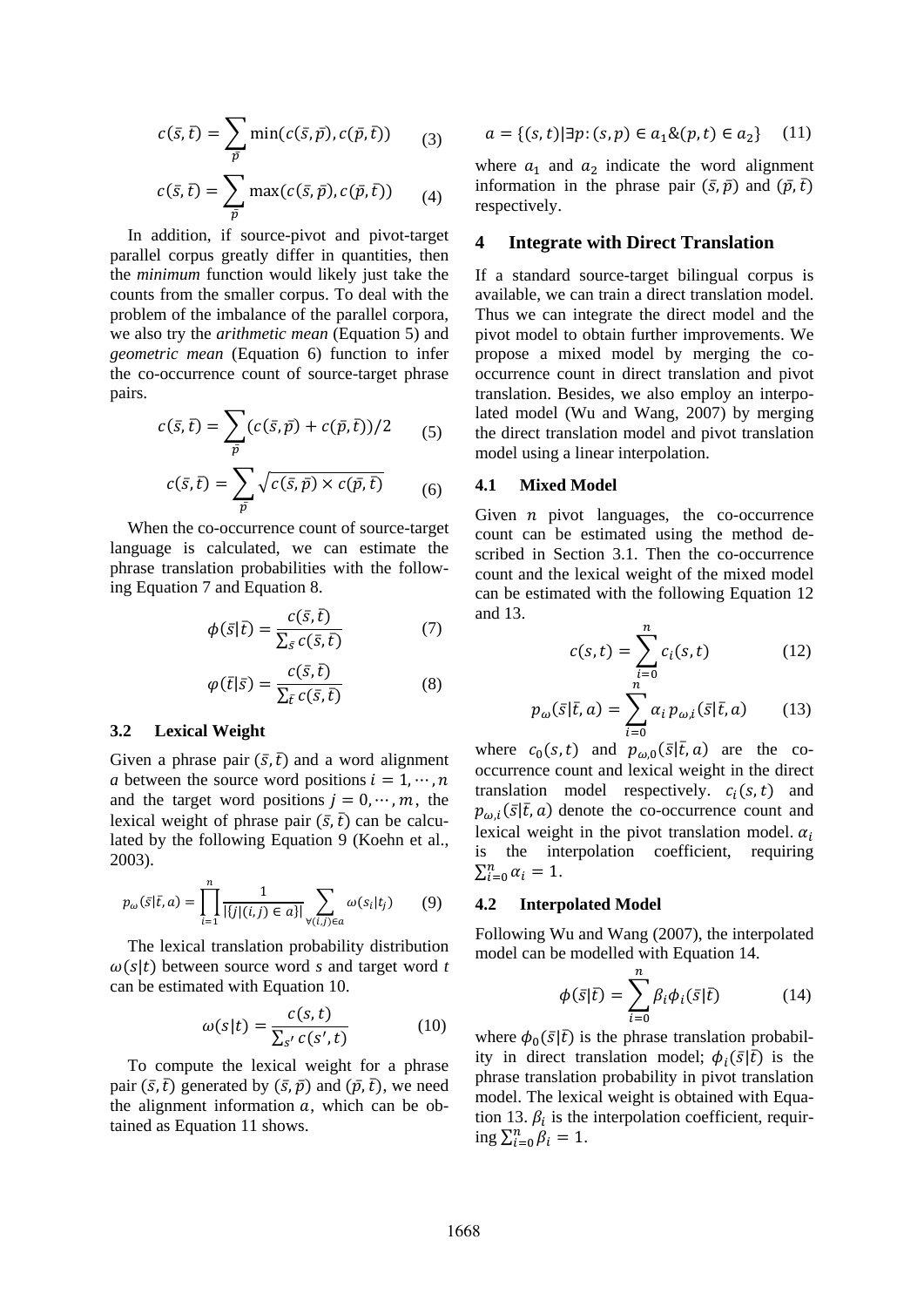| Language<br><b>Pairs</b> | <b>Sentence</b><br>Pairs | <b>Source</b><br>Words | <b>Target</b><br>Words |
|--------------------------|--------------------------|------------------------|------------------------|
| de-en                    | 1.9M                     | 48.5M                  | 50.9M                  |
| es-en                    | 1.9M                     | 54M                    | 51.7M                  |
| fr-en                    | 2M                       | 58.1M                  | 52.4M                  |

| <b>System</b>   | <b>BLEU%</b> |        |          |          |          |          |
|-----------------|--------------|--------|----------|----------|----------|----------|
|                 | de-es        | de-fr  | es-de    | es-fr    | fr-de    | fr-es    |
| <b>Baseline</b> | 27.04        | 23.01  | 20.65    | 33.84    | 20.87    | 38.31    |
| Minimum         | 27.93*       | 23.94* | $21.52*$ | 35.38*   | $21.48*$ | $39.62*$ |
| Maximum         | 25.70        | 21.59  | 20.26    | 32.58    | 20.50    | 37.30    |
| Arithmetic mean | 26.01        | 22.24  | 20.13    | 33.38    | 20.37    | 37.37    |
| Geometric mean  | 27.31        | 23.49* | $21.10*$ | $34.76*$ | $21.15*$ | 39.19*   |

Table 1: Training data of Europarl corpus

Table 2: Comparison of different merging methods on in-domain test set. \* indicates the results are significantly better than the baseline  $(p<0.05)$ .

| <b>System</b>   | <b>BLEU%</b> |        |        |          |          |          |
|-----------------|--------------|--------|--------|----------|----------|----------|
|                 | de-es        | de-fr  | es-de  | es-fr    | fr-de    | fr-es    |
| <b>Baseline</b> | 15.34        | 13.52  | 11.47  | 21.99    | 12.19    | 25.00    |
| Minimum         | $15.77*$     | 14.08* | 11.99* | $23.90*$ | $12.55*$ | 27.05*   |
| Maximum         | 13.41        | 11.83  | 10.17  | 20.48    | 10.83    | 22.75    |
| Arithmetic mean | 13.96        | 12.10  | 10.57  | 21.07    | 11.30    | 23.70    |
| Geometric mean  | 15.09        | 13.30  | 11.52  | $23.32*$ | 12.46*   | $26.22*$ |

Table 3: Comparison of different merging methods on out-of-domain test set.

### **5 Experiments on Europarl Corpus**

Our first experiment is carried out on Europarl<sup>1</sup> corpus, which is a multi-lingual corpus including 21 European languages (Koehn, 2005). In our work, we perform translations among French (fr), German (de) and Spanish (es). Due to the richness of available language resources, we choose English (en) as the pivot language. Table 1 summarized the statistics of training data. For the language model, the same monolingual data extracted from the Europarl are used.

The word alignment is obtained by GIZA++ (Och and Ney, 2000) and the heuristics "growdiag-final" refinement rule (Koehn et al., 2003). Our translation system is an in-house phrasebased system analogous to Moses (Koehn et al., 2007). The baseline system is the triangulation method (Wu and Wang, 2007), including an interpolated model which linearly interpolate the direct and pivot translation model.

We use  $WMT08<sup>2</sup>$  as our test data, which contains 2000 in-domain sentences and 2051 out-ofdomain sentences with single reference. The translation results are evaluated by caseinsensitive BLEU-4 metric (Papineni et al., 2002). The statistical significance tests using 95% confidence interval are measured with paired bootstrap resampling (Koehn, 2004).

#### **5.1 Results**

We compare 4 merging methods with the baseline system. The results are shown in Table 2 and Table 3. We find that the *minimum* method outperforms the others, achieving significant improvements over the baseline on all translation directions. The absolute improvements range from 0.61 (fr-de) to 1.54 (es-fr) in BLEU% score on in-domain test data, and range from 0.36 (frde) to 2.05 (fr-es) in BLEU% score on out-ofdomain test data. This indicates that our method is effective and robust in general.

<sup>1</sup> http://www.statmt.org/europarl

<sup>2</sup> http://www.statmt.org/wmt08/shared-task.html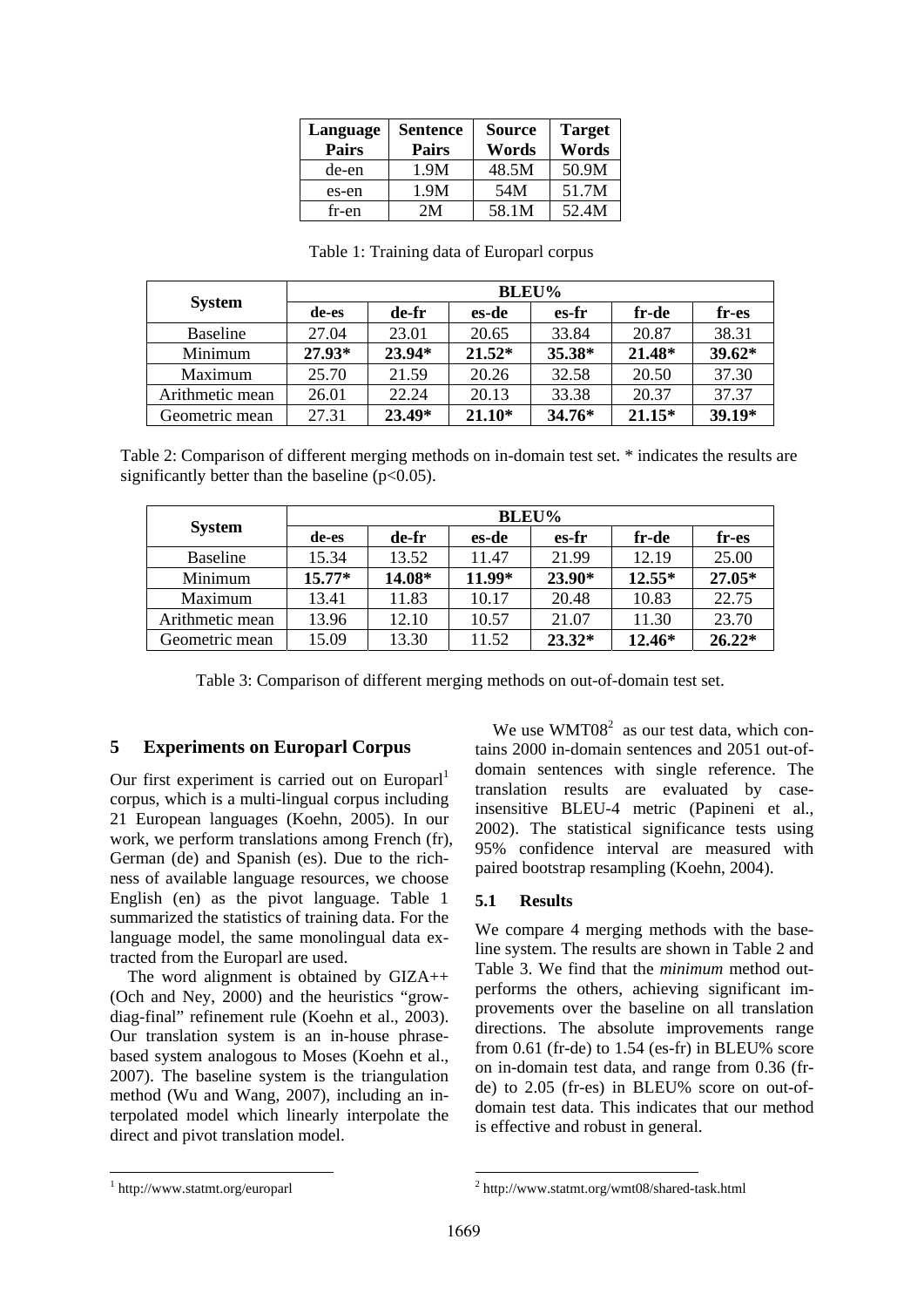

Figure 3: Comparisons of pivot-based methods on different scales of source-target standard corpora. (*direct*: direct model; *tri*: triangulation model; *co*: co-occurrence count model; *tri+inter*: triangulation model interpolated with direct model ; *co+inter*: co-occurrence count model interpolated with direct model; *co+mix*: mixed model). X-axis represents the scale of the standard training data.

The *geometric mean* method also achieves improvement, but not as significant as the *minimum* method. However, the *maximum* and the *arithmetic mean* methods show a decrement in BLEU scores. This reminds us that how to choose a proper merging function for the co-occurrence count is a key problem. In the future, we will explore more sophisticated method to merge cooccurrence count.

#### **5.2 Analysis**

The pivot-based translation is suitable for the scenario that there exists large amount of sourcepivot and pivot-target bilingual corpora and only a little source-target bilingual data. Thus, we randomly select 10K, 50K, 100K, 200K, 500K, 1M, 1.5M sentence pairs from the source-target bilingual corpora to simulate the lack of sourcetarget data. With these corpora, we train several direct translation models with different scales of bilingual data. We interpolate each direct translation model with the pivot model (both triangulation method and co-occurrence count method) to obtain the interpolated model respectively. We also mix the direct model and pivot model using the method described in Section 4.1. Following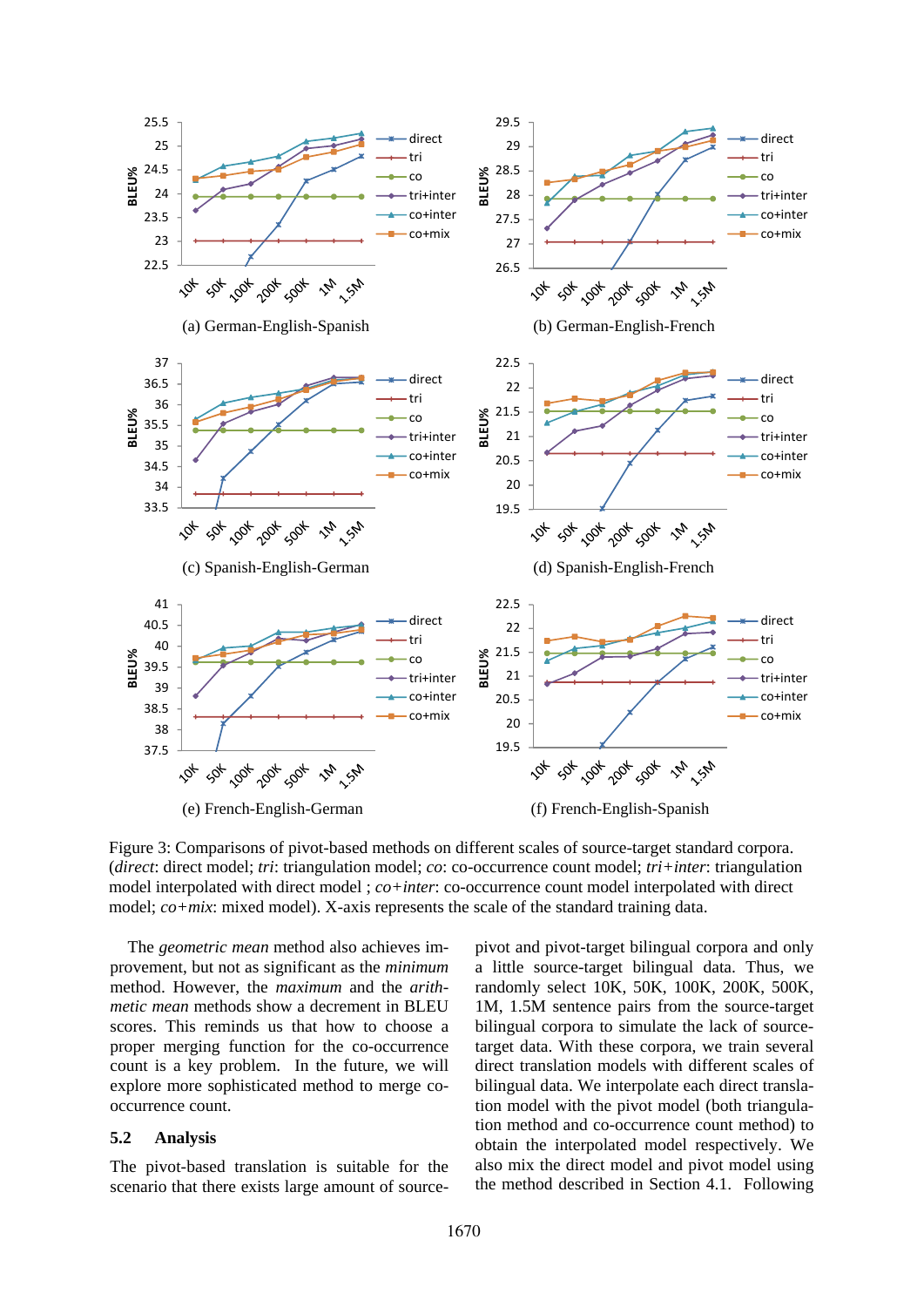Wu and Wang (2007), we set  $\alpha_0 = 0.9$ ,  $\alpha_1 = 0.1$ ,  $\beta_0 = 0.9$  and  $\beta_1 = 0.1$  empirically. The experiments are carried out on 6 translation directions: German-Spanish, German-French, Spanish-German, Spanish-French, French-German and French-Spanish. The results are shown in Figure 3. We only list the results on in-domain test sets. The trend of the results on out-of domain test sets is similar with in-domain test sets.

The results are explained as follows:

### **(1) Comparison of Pivot Translation and Direct Translation**

The pivot translation models are better than the direct translation models trained on a small source-target bilingual corpus. With the increment of source-target corpus, the direct model first outperforms the triangulation model and then outperforms the co-occurrence count model consecutively.

Taking Spanish-English-French translation as an example, the co-occurrence count model achieves BLEU% scores of 35.38, which is close to the direct translation model trained with 200K source-target bilingual data. Compared with the co-occurrence count model, the triangulation model only achieves BLEU% scores of 33.84, which is close to the direct translation model trained with 50K source-target bilingual data.

### **(2) Comparison of Different Interpolated Models**

For the pivot model trained by triangulation method and co-occurrence count method, we interpolate them with the direct translation model trained with different scales of bilingual data. Figure 3 shows the translation results of the different interpolated models. For all the translation directions, our co-occurrence count method interpolated with the direct model is better than the triangulation model interpolated with the direct model.

The two interpolated model are all better than the direct translation model. With the increment of the source-target training corpus, the gap becomes smaller. This indicates that the pivot model and its affiliated interpolated model are suitable for language pairs with small bilingual data. Even if the scale of source-pivot and pivot-target corpora is close to the scale of source-target bilingual corpora, the pivot translation model can help the direct translation model to improve the translation performance. Take Spanish-English-French translation as an issue, when the scale of Spanish-French parallel data is 1.5M sentences pairs, which is close to the Spanish-English and

English-French parallel data, the performance of *co+mix* model is still outperforms the *direct* translation model.

### **(3) Comparison of Interpolated Model and Mixed Model**

When only a small source-target bilingual corpus is available, the mix model outperforms the interpolated model. With the increasing of source-target corpus, the mix model is close to the interpolated model or worse than the interpolated model. This indicates that the mix model has a better performance when the source-target corpus is small which is close to the realistic scenario.

#### **5.3 Integrate the Co-occurrence Count Model and Triangulation Model**

Experimental results in the previous section show that, our co-occurrence count models generally outperform the baseline system. In this section, we carry out experiments that integrates co-occurrence count model into the triangulation model.

For French-English-German translation, we apply a linear interpolation method to integrate the co-occurrence count model into triangulation model following the method described in Section 4.2. We set  $\alpha$  as the interpolation coefficient of triangulation model and  $1 - \alpha$  as the interpolation coefficient of co-occurrence count model respectively. The experiments take 9 values for interpolation coefficient, from 0.1 to 0.9. The results are shown in Figure 4.



Figure 4: Results of integrating the cooccurrence count model and the triangulation model.

When using interpolation coefficient ranging from 0.2 to 0.7, the integrated models outperform the triangulation and the co-occurrence count model. However, for the other intervals, the inte-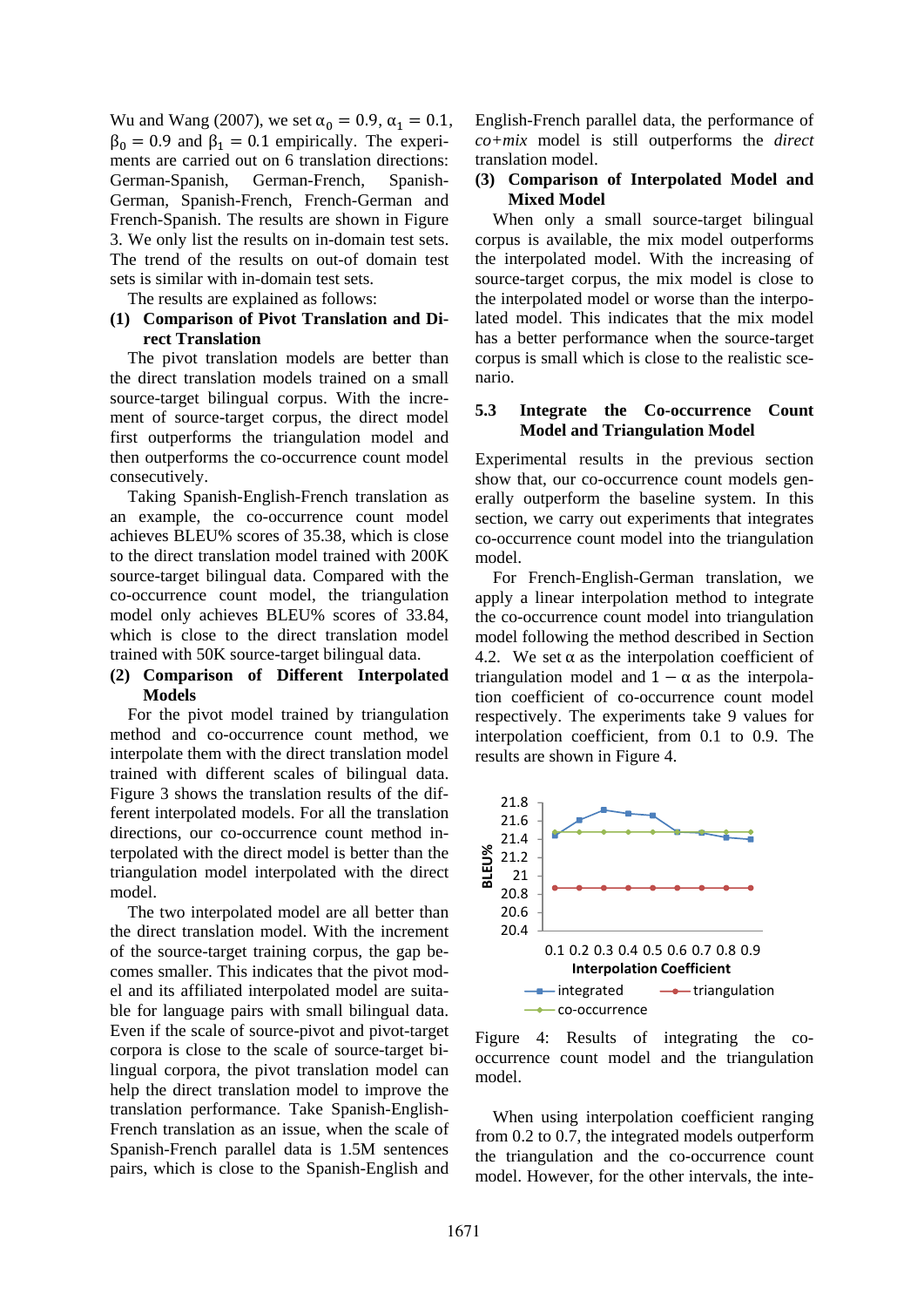| Language<br><b>Pairs</b> | <b>Sentence</b><br><b>Pairs</b> | <b>Source</b><br>Words | <b>Target</b><br>Words |
|--------------------------|---------------------------------|------------------------|------------------------|
| $zh$ -en- $1$            | 1 <sub>M</sub>                  | 18.1M                  | 17.7M                  |
| $zh$ -en- $2$            | 2M                              | 36.2M                  | 35.5M                  |
| zh-en-3                  | 3M                              | 54.2M                  | 53.2M                  |
| $zh$ -en-4               | 4M                              | 72.3M                  | 70.9M                  |
| $zh$ -en-5               | 5M                              | 90.4M                  | 88.6M                  |
| $en$ -jp                 | 1M                              | 9.2M                   | 11.1M                  |

Table 4: Training data of web corpus

|                 | <b>BLEU%</b>   |              |              |              |              |  |
|-----------------|----------------|--------------|--------------|--------------|--------------|--|
| <b>System</b>   | $zh-en-jp-1$ * | $zh-en-jp-2$ | $zh-en-ip-3$ | $zh-en-ip-4$ | $zh-en-jp-5$ |  |
| <b>Baseline</b> | 29.07          | 29.39        | 29.44        | 29.67        | 29.80        |  |
| Minimum         | $31.13*$       | 31.28*       | $31.43*$     | $31.62*$     | $32.02*$     |  |
| Maximum         | 28.88          | 29.01        | 29.12        | 29.37        | 29.59        |  |
| Arithmetic mean | 29.08          | 29.36        | 29.51        | 29.79        | 30.01        |  |
| Geometric mean  | $30.77*$       | $31.30*$     | $31.75*$     | 32.07*       | 32.34*       |  |

Table 5: Comparison of different merging methods on the imbalanced web data. ( zh-en-jp-1 means the translation system is trained with zh-en-1 as source-pivot corpus and en-jp as pivot-target corpus, and so on. )

grated models perform slightly lower than the co-occurrence count model, but still show better results than the triangulation model. The trend of the curve infers that the integrated model synthesizes the contributions of co-occurrence count model and triangulation model. Additionally, it also indicates that, the choice of the interpolation coefficient affects the translation performances.

## **6 Experiments on Web Data**

The experimental on Europarl is artificial, as the training data for directly translating between source and target language actually exists in the original data sets. Thus, we conducted several experiments on a more realistic scenario: translating Chinese (zh) to Japanese (jp) via English (en) with web crawled data.

As mentioned in Section 3.1, the source-pivot and pivot-target parallel corpora can be imbalanced in quantities. If one parallel corpus was much larger than another, then *minimum* heuristic function would likely just take the counts from the smaller corpus.

In order to analyze this issue, we manually set up imbalanced corpora. For source-pivot parallel corpora, we randomly select 1M, 2M, 3M, 4M and 5M Chinese-English sentence pairs. On the other hand, we randomly select 1M English-Japanese sentence pairs as pivot-target parallel corpora. The training data of Chinese-English and English-Japanese language pairs are summarized in Table 4. For the Chinese-Japanese direct corpus, we randomly select 5K, 10K, 20K, 30K, 40K, 50K, 60K, 70K, 80K, 90K and 100K sentence pairs to simulate the lack of bilingual data. We built a 1K in-house test set with four references. For Japanese language model training, we used the monolingual part of English-Japanese corpus.

Table 5 shows the results of different cooccurrence count merging methods. First, the *minimum* method and the *geometric mean* method outperform the other two merging methods and the baseline system with different training corpus. When the scale of source-pivot and pivot-target corpus is roughly balanced (zh-en-jp-1), the *minimum* method achieves an absolute improvement of 2.06 percentages points on BLEU over the baseline, which is also better than the other merging methods. While, with the growth of source-pivot corpus, the gap between sourcepivot corpus and pivot-target corpus becomes bigger. In this circumstance, the *geometric mean* method becomes better than the *minimum* method. Compared to the *minimum* method, the *geometric mean* method considers both the sourcepivot and the pivot-target corpus, which may lead to a better result in the case of imbalanced training corpus.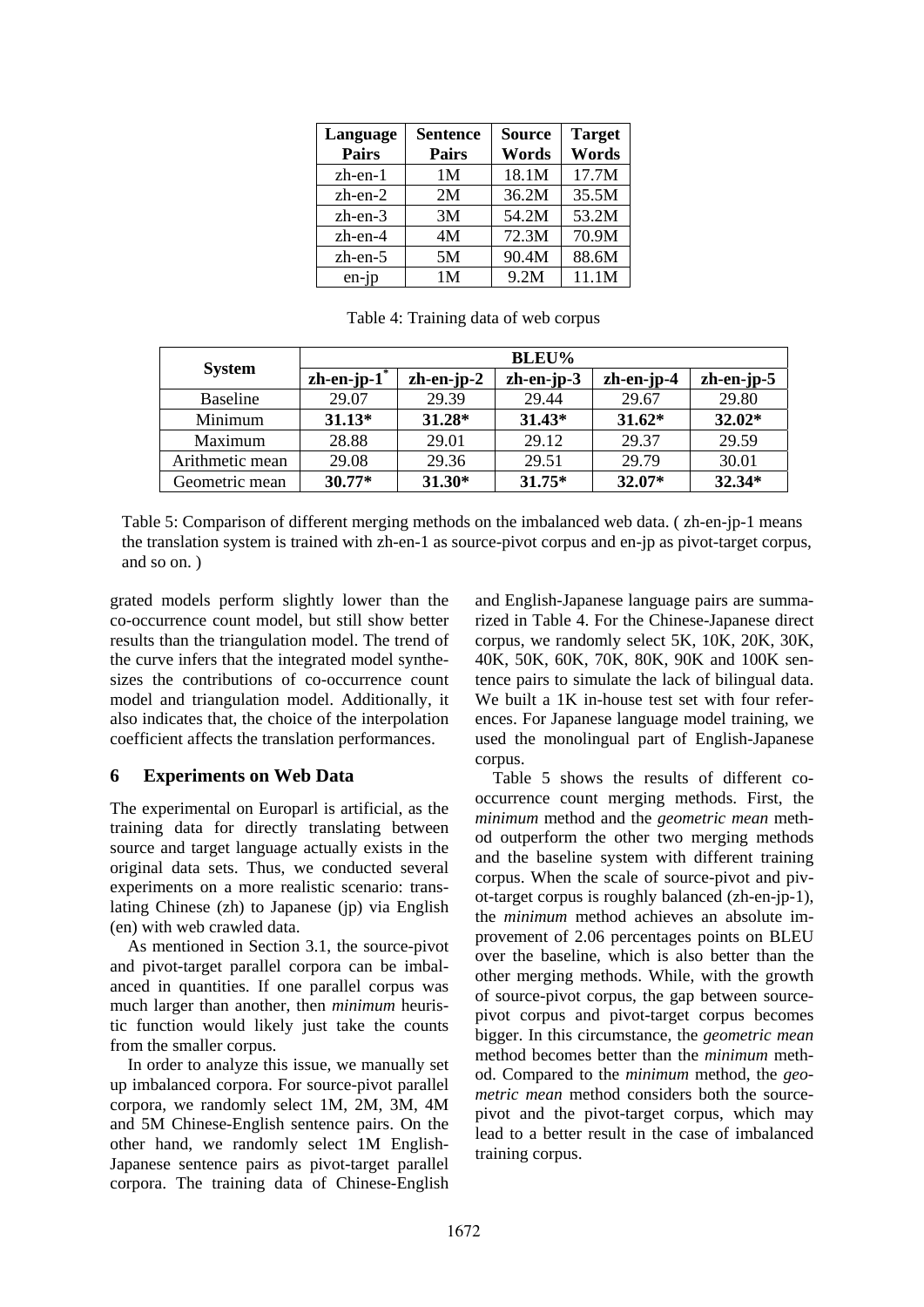Furthermore, with the imbalanced corpus zhen-jp-5, we compared the translation performance of our co-occurrence count model (with *geometric mean* merging method), triangulation model, interpolated model, mixed model and the direct translation models. Figure 5 summarized the results.

The co-occurrence count model can achieve an absolute improvement of 2.54 percentages points on BLEU over the baseline. The triangulation method outperforms the direct translation when only 5K sentence pairs are available. Meanwhile, the number is 10K when using the co-occurrence count method. The co-occurrence count models interpolated with the direct model significantly outperform the other models.



Figure 5: Results on Chinese-Japanese Web Data. X-axis represents the scale of the standard training data.

In this experiment, the training data contains parallel sentences on various domains. And the training corpora (Chinese-English and English-Japanese) are typically very different, since they are obtained on the web. It indicates that our cooccurrence count method is robust in the realistic scenario.

## **7 Conclusion**

This paper proposed a novel approach for pivotbased SMT by pivoting the co-occurrence count of phrase pairs. Different from the triangulation method merging the source-pivot and pivottarget language after training the translation model, our method merges the source-pivot and pivot-target language after extracting the phrase pairs, thus the computing for phrase translation probabilities is under the uniform probability space. The experimental results on Europarl data and web data show significant improvements over the baseline systems. We also proposed a mixed model to combine the direct translation and pivot translation, and the experimental results show that the mixed model has a better per-

formance when the source-target corpus is small which is close to the realistic scenario.

A key problem in the approach is how to learn the co-occurrence count. In this paper, we use the *minimum* function on balanced corpora and the *geometric mean* function on imbalanced corpora to estimate the co-occurrence count intuitively. In the future, we plan to explore more effective approaches.

### **Acknowledgments**

We would like to thank Yiming Cui for insightful discussions, and three anonymous reviewers for many invaluable comments and suggestions to improve our paper. This work is supported by National Natural Science Foundation of China (61100093), and the State Key Development Program for Basic Research of China (973 Program, 2014CB340505).

## **Reference**

- Nicola Bertoldi, Madalina Barbaiani, Marcello Federico, and Roldano Cattoni. 2008. Phrase-Based statistical machine translation with Pivot Languages. In *Proceedings of the 5th International Workshop on Spoken Language Translation (IWSLT)*, pages 143-149.
- Trevor Cohn and Mirella Lapata. 2007. Machine Translation by Triangulation: Make Effective Use of Multi-Parallel Corpora. In *Proceedings of 45th Annual Meeting of the Association for Computational Linguistics*, pages 828-735.
- Marta R. Costa-jussà, Carlos Henríquez, and Rafael E. Banchs. 2011. Enhancing Scarce-Resource Language Translation through Pivot Combinations. In *Proceedings of the 5th International Joint Conference on Natural Language Processing*, pages 1361-1365.
- Yiming Cui, Conghui Zhu, Xiaoning Zhu, Tiejun Zhao and Dequan Zheng. 2013. Phrase Table Combination Deficiency Analyses in Pivotbased SMT. In *Proceedings of 18th International Conference on Application of Natural Language to Information Systems*, pages 355- 358.
- Adria de Gispert and Jose B. Marino. 2006. Catalan-English statistical machine translation without parallel corpus: bridging through Spanish. In *Proceedings of 5th International Conference on Language Resources and Evaluation (LREC)*, pages 65-68.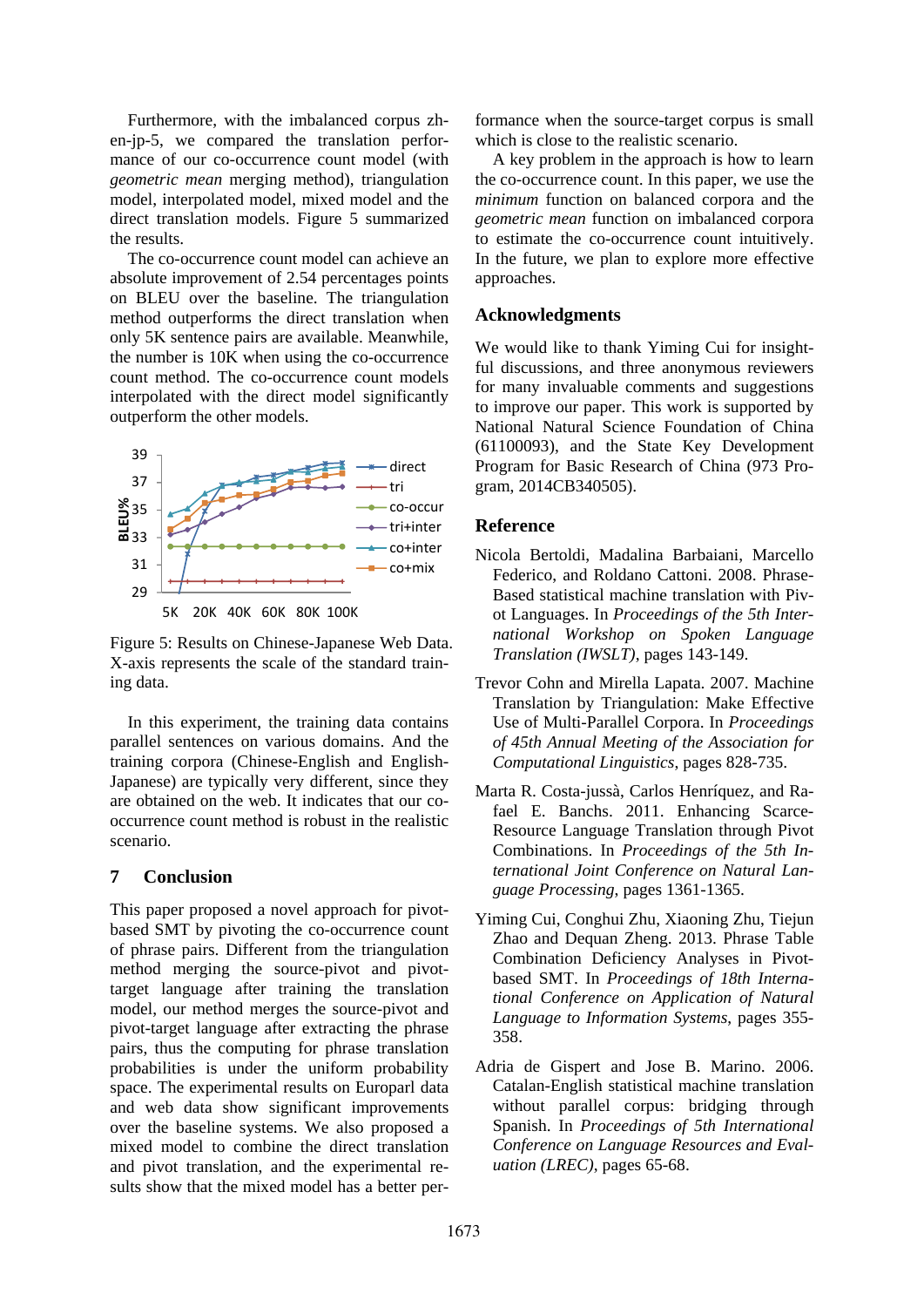- Kevin Duh, Katsuhito Sudoh, Xianchao Wu, Hajime Tsukada and Masaaki Nagata. 2011. Generalized Minimum Bayes Risk System Combination. In *Proceedings of the 5th International Joint Conference on Natural Language Processing*, pages 1356-1360.
- Ahmed El Kholy, Nizar Habash, Gregor Leusch, Evgeny Matusov and Hassan Sawaf. 2013. Language Independent Connectivity Strength Features for Phrase Pivot Statistical Machine Translation. In *Proceedings of the 51st Annual Meeting of the Association for Computational Linguistics,* pages 412-418.
- Ahmed El Kholy, Nizar Habash, Gregor Leusch, Evgeny Matusov and Hassan Sawaf. 2013. Selective Combination of Pivot and Direct Statistical Machine Translation Models. In *Proceedings of the 6th International Joint Conference on Natural Language Processing,* pages 1174-1180.
- Jesús González-Rubio, Alfons Juan and Francisco Casacuberta. 2011. Minimum Bayes-risk System Combination. In *Proceedings of the 49th Annual Meeting of the Association for Computational Linguistics*, pages 1268-1277.
- Philipp Koehn, Franz J. Och, and Daniel Marcu. 2003. Statistical Phrase-Based Translation. In *HLT-NAACL: Human Language Technology Conference of the North American Chapter of the Association for Computational Linguistics*, pages 127-133.
- Philipp Koehn. 2004. Statistical significance tests for machine translation evaluation. In *Proceedings of the 2004 Conference on Empirical Methods in Natural Language Processing (EMNLP)*, pages 388-395.
- Philipp Koehn. 2005. Europarl: A Parallel Corpus for Statistical Machine Translation. In *Proceedings of MT Summit X*, pages 79-86.
- Philipp Koehn, Hieu Hoang, Alexanda Birch, Chris Callison-Burch, Marcello Federico, Nicola Bertoldi, Brooke Cowan, Wade Shen, Christine Moran, Richard Zens, Chris Dyer, Ondrej Bojar, Alexandra Constantin, and Evan Herbst. 2007. Moses: Open Source Toolkit for Statistical Machine Translation. In *Proceedings of the 45th Annual Meeting of the Association for Computational Linguistics, demonstration session,* pages 177-180.
- Philipp Koehn, Alexandra Birch, and Ralf Steinberger. 2009. 462 Machine Translation Sys-

tems for Europe. In *Proceedings of the MT Summit XII*.

- Gregor Leusch, Aurélien Max, Josep Maria Crego and Hermann Ney. 2010. Multi-Pivot Translation by System Combination. In *Proceedings of the 7th International Workshop on Spoken Language Translation*, pages 299-306.
- Franz Josef Och and Hermann Ney. 2000. A comparison of alignment models for statistical machine translation. In *Proceedings of the 18th International Conference on Computational Linguistics,* pages 1086-1090.
- Michael Paul, Andrew Finch, Paul R. Dixon and Eiichiro Sumita. 2011. Dialect Translation: Integrating Bayesian Co-segmentation Models with Pivot-based SMT. In *Proceedings of the 2011 Conference on Empirical Methods in Natural Language Processing*, pages 1-9.
- Michael Paul and Eiichiro Sumita. 2011. Translation Quality Indicators for Pivot-based Statistical MT. In *Proceedings of the 5th International Joint Conference on Natural Language Processing*, pages 811-818.
- Kishore Papineni, Salim Roukos, Todd Ward and Wei-Jing Zhu. 2002. BLEU: a Method for Automatic Evaluation of Machine Translation. In *Proceedings of the 40th Annual Meeting of the Association for Computation Linguistics*, pages 311-319.
- Rie Tanaka, Yohei Murakami and Toru Ishida. 2009. Context-Based Approach for Pivot Translation Services. In the Twenty-first International Conference on Artificial Intelligence, pages 1555-1561.
- Jörg Tiedemann. 2012. Character-Based Pivot Translation for Under-Resourced Languages and Domains. In *Proceedings of the 13th Conference of the European Chapter of the Association for Computational Linguistics*, pages 141-151.
- Masatoshi Tsuchiya, Ayu Purwarianti, ToshiyukiWakita and Seiichi Nakagawa. 2007. Expanding Indonesian-Japanese Small Translation Dictionary Using a Pivot Language. In *Proceedings of the ACL 2007 Demo and Poster Sessions*, pages 197-200.
- Takashi Tsunakawa, Naoaki Okazaki and Jun'ichi Tsujii. 2010. Building a Bilingual Lexicon Using Phrase-based Statistical Machine Translation via a Pivot Language. In